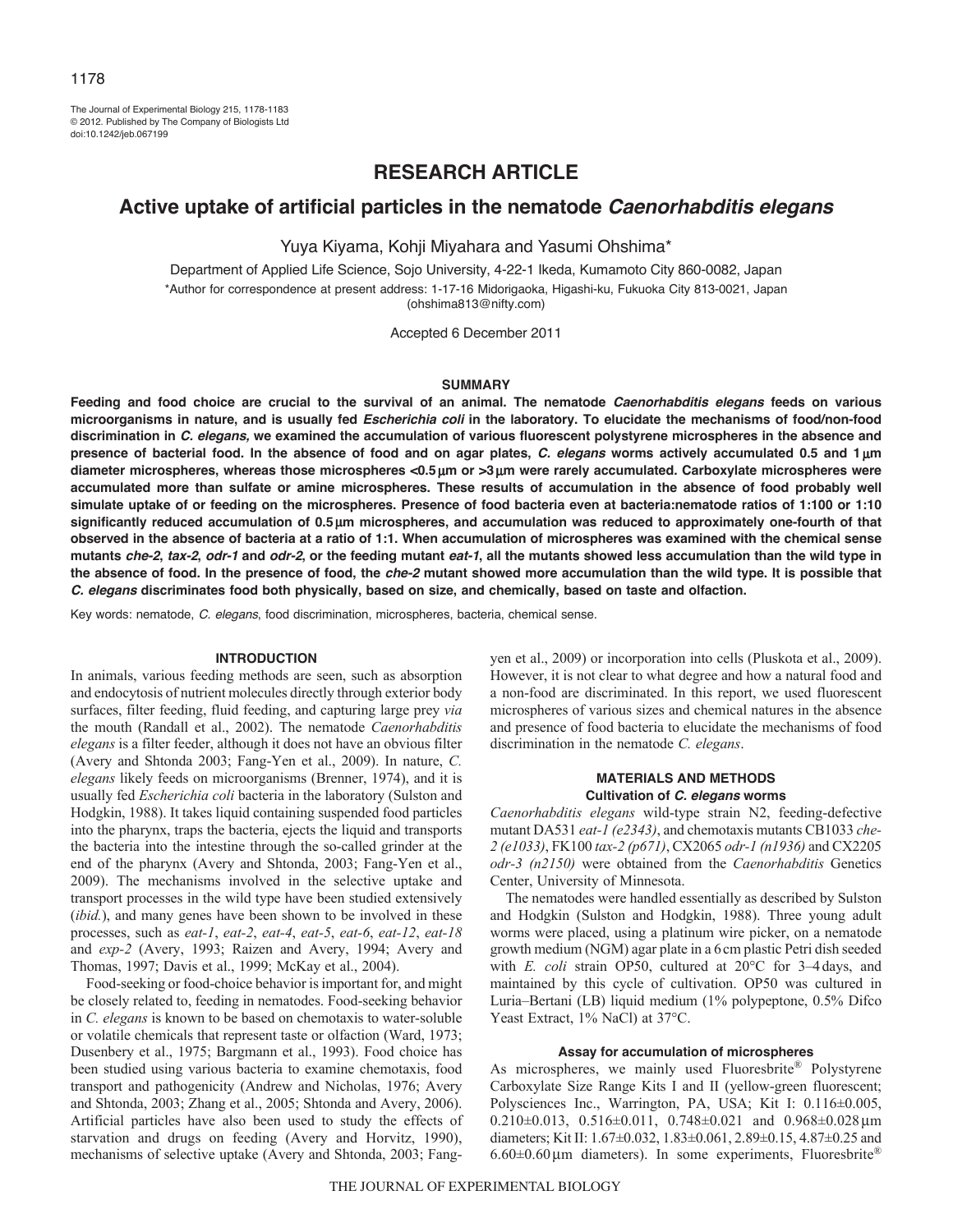Carboxy BB microspheres (blue fluorescent,  $0.483\pm0.010$  µm; Polysciences Inc.) were also used; in the experiments to examine discrimination based on the surface chemical nature of the microspheres, carboxylate, amine or sulfate-modified latex (polystyrene) beads (yellow-green fluorescent,  $\varphi$ 1.0 $\mu$ m; Sigma-Aldrich, St Louis, MO, USA) were used. Apart from the original stocks, the microspheres were stored in the refrigerator as 1/10 diluted stocks in 90% ethanol and 1/100 diluted stocks in 9% ethanol.

For the assay of microsphere accumulation, a  $100 \mu l$  suspension of  $1.0 \times 10^9$  ml<sup>-1</sup> of 0.5 µm or  $1.0 \times 10^8$  ml<sup>-1</sup> of 1.0 µm microspheres was mixed with 100 µl S-basal buffer (Sulston and Hodgkin, 1988), and the mixture was put on a 3cm NGM agar plate (Sulston and Hodgkin, 1988) and spread by tilting the plate on a clean bench. The plate was left for liquid absorption for 30–60min and stored in a 20°C incubator. For an uptake assay in the presence of food, *E. coli* OP50 cells were recovered from an NGM culture plate into S-basal, the density was adjusted and the cell suspension was mixed with a microsphere suspension. The density of microspheres or cells was measured with a bacterial counter and a microscope.

For the assay, the worms that had been cultured for 4days were recovered from a 6cm NGM plate in 1ml S-basal, and after the worms sedimented, washing was repeated three times in total by removal of the supernatant, addition of 1ml of new S-basal and self-sedimentation. Fifteen microliters of the washed worm suspension was put on a 6cm NGM plate seeded with OP50, and the worms were cultured for 2h at 20°C. The worms were then recovered as before with two washings, and  $5\mu$ l of the worm suspension was put on a 3cm NGM plate seeded with microspheres prepared as above, and the plate was incubated for uptake of the microspheres. After incubation, three worms in the center of the plate were separated from the microspheres by washing in  $50 \mu l$  of S-basal on Parafilm for 2min. The worms were then anesthetized on an agar pad (Sulston and Hodgkin, 1988) containing 200 mmol l<sup>-1</sup> Na azide (NaN<sub>3</sub>) and placed on a slide glass. The worms on the agar pad were examined under a Nikon ECLIPSE 80i microscope (Tokyo, Japan), and black-and-white fluorescent microphotographs of the microspheres were taken with a digital camera (Digital Sight DS-2MBWc-U2, Nikon) with the neutral density filter 4 (excitation light intensity at 25% of the maximum) as the standard condition. The fluorescence of microspheres accumulated in a worm was estimated using the image-analysis software WinROOF (Mitani Corp. Ltd, Tokyo, Japan), and was corrected by adding the fluorescence of the microspheres expelled from the worm during anesthetization. Means  $\pm$  s.e.m. were derived from the fluorescence of 10 worms. In some experiments without this correction,  $50 \mu l$  of  $50$  mmol<sup>1-1</sup> Na azide was added to the plate to anesthetize the worms after uptake, and then 15 adult worms were placed into  $200 \mu$ l of 50mmoll –1 Na azide. Eight hundred microliters of S-basal was added, the mixture was centrifuged at  $1700g$  for 1min, and  $15 \mu$ l of the sedimented worms was placed inside a 1cm2 space cut out of a piece of double-sided adhesive tape affixed to a slide glass. The fluorescence was examined as described above. The number of microspheres accumulated by a worm was estimated by dividing the total fluorescence of the worm by the mean fluorescence of a microsphere, which was directly measured for microspheres down to  $0.5 \mu$ m and estimated for  $0.2$  and  $0.1 \mu$ m microspheres by the linear relationship between fluorescence and volume for spheres 0.5 to 2 µm in size.

For the assay of accumulation by first instar (L1) larvae, worms cultured for 4–5days were treated with an alkaline bleach to prepare nematode eggs (Sulston and Hodgkin, 1988). The eggs were incubated on a 3cm NGM plate without bacteria, and the resultant



Fig. 1. Bright field (A) and fluorescence (B) images of a *Caenorhabditis elegans* adult worm that accumulated 0.5 um microspheres of yellow-green fluorescence for 15 min at 20°. The photographs were taken at  $\times$ 100 magnification.

L1 larvae were recovered, washed and incubated for uptake for 30min at 20°C.

# **RESULTS**

## **Conditions for accumulation of microspheres**

To study the uptake of artificial particles, we initially examined accumulation of fluorescent polystyrene microspheres of 1.0 or  $0.5 \mu$ m diameter by *C. elegans* worms in a buffer solution, as in the first study on the uptake of artificial particles  $(5 \mu m)$  iron particles) by *C. elegans* (Avery and Horvitz, 1990). However, when we tested accumulation on an agar plate, far more microspheres were accumulated. In addition, the worms are usually fed on an agar plate. Therefore, subsequently we examined accumulation on agar plates instead of in a buffer solution. Fig.1 shows typical images of a worm that took up  $0.5 \mu m$  microspheres on an agar plate. Most of the microspheres were found in the intestine, and some in the pharynx. To determine the standard conditions for accumulation, we varied time and temperature for accumulation of the  $0.5 \mu m$  microspheres at a density of  $10^8$  microspheres plate<sup>-1</sup> (3 cm diameter) and in the absence of food (Fig.2A,B). Similar results were obtained with  $1.0 \mu m$  microspheres (data not shown). Based on the results, we chose 15min and 20°C as the standard conditions. The results of accumulation at various microsphere densities under the standard conditions are shown in Fig.2C. Although more microspheres were accumulated at a density of  $10^9$  microspheres plate<sup>-1</sup>, we chose  $10<sup>8</sup>$  microspheres plate<sup>-1</sup> as the standard because this was sufficient for the assay and the lower density allowed us to save on materials.

#### **Effects of the size and chemical nature of the microspheres**

We examined accumulation of microspheres of various sizes under the standard time and temperature conditions and using an equal volume of microspheres per plate (Fig.3A). The highest fluorescence was observed with 1  $\mu$ m spheres; spheres of 5  $\mu$ m or <0.5  $\mu$ m were accumulated much less by *C. elegans*. The fluorescence intensities of these microspheres are roughly proportional to their volumes for the  $0.5$  to  $2 \mu m$  range, and so Fig. 3A simulates accumulation on a volume or mass basis. On a number basis, more  $0.5 \mu m$  spheres were accumulated than  $1 \mu m$  spheres (estimated to be  $2.5 \times 10^4$  *vs*  $3.7 \times 10^3$  microspheres worm<sup>-1</sup>). Fig. 3B shows the results of accumulation by L1 larvae, which are much smaller than adults used in the experiment shown in Fig.3A, and most other experiments. The larvae actively accumulated  $0.5 \mu m$  spheres, but few spheres larger than  $0.5 \mu m$  were accumulated. It is interesting that even the small larvae took up spheres smaller than  $0.5 \mu m$  only rarely, as in the case of adults. Fig.3C,D shows the results of experiments with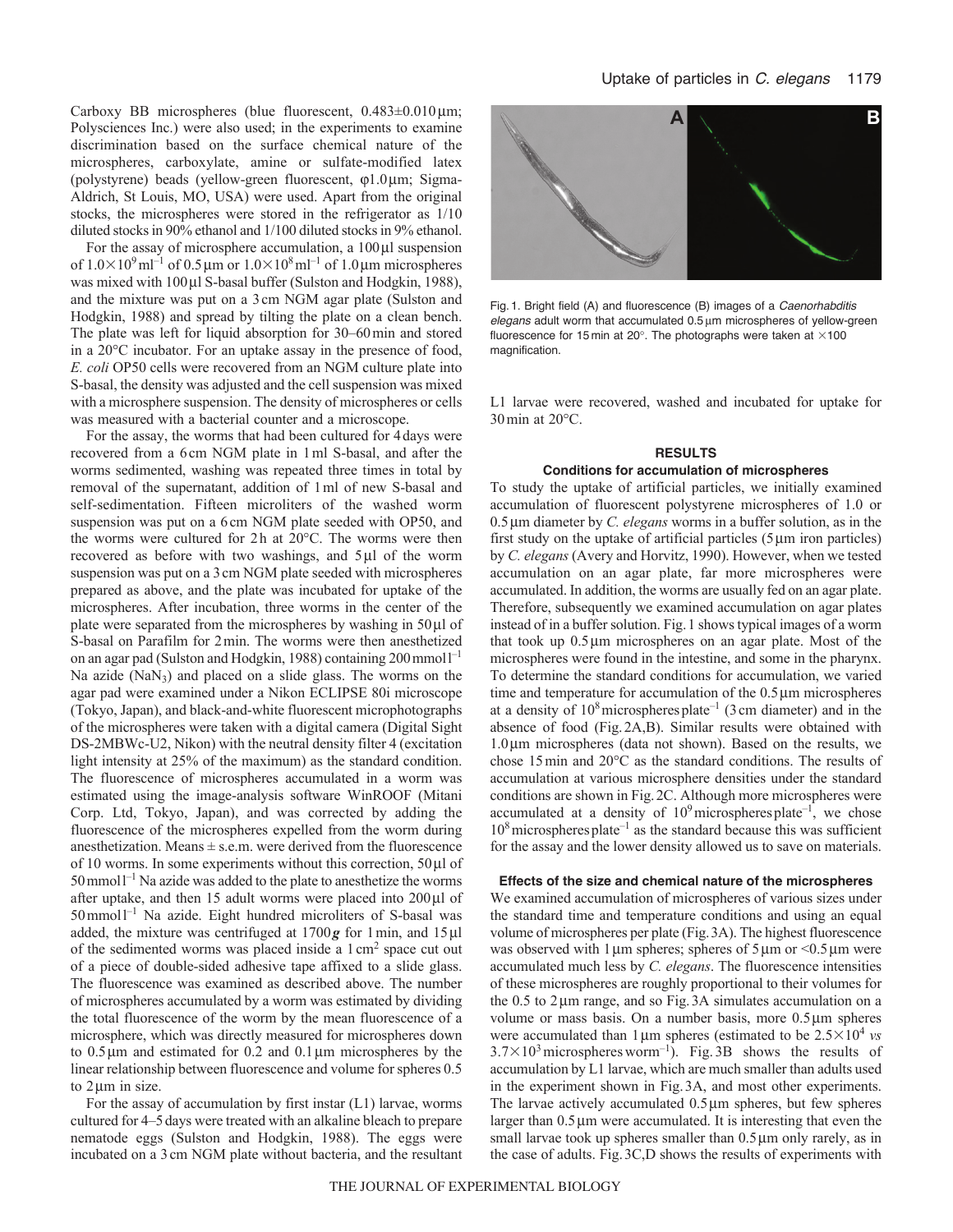

Fig. 2. Accumulation of  $0.5 \mu m$  microspheres under various conditions. Time (A), temperature (B) or microsphere density (C) was varied, and the other conditions were 15 min, 20 $^{\circ}$ C and 10<sup>8</sup> microspheres plate<sup>-1</sup>. Data are means ± s.e.m. of 10 worms.

adult worms that tested whether the presence of  $0.5 \mu m$  spheres, which are actively accumulated, stimulates accumulation of  $0.1 \,\text{\ensuremath{\mu}m}$ or  $0.2 \mu$ m spheres, which alone are accumulated to a much lesser degree. The 0.5 µm spheres significantly stimulated accumulation of  $0.2 \mu$ m spheres, but not of  $0.1 \mu$ m spheres. When  $1 \mu$ m spheres were used in some of the following experiments, they were used at a density of  $10<sup>7</sup>$  microspheres plate<sup>-1</sup>, which nearly corresponds to the sphere density of  $10^8$  microspheres of 0.5  $\mu$ m diameter plate<sup>-1</sup>.

Accumulation of sulfate- or amine-modified polystyrene microspheres was compared with that of the standard carboxylatemodified spheres (Fig.4). The three kinds of spheres showed significantly different accumulation, indicating that the surface chemical nature of the spheres has a role in the mechanisms of accumulation.

## **Effects of food bacteria**

We tested whether the presence of food bacteria affected the accumulation of the  $0.5 \mu m$  spheres (Fig.5A), and found that accumulation exhibited gradual inhibition depending on the ratio of bacterium/sphere; at a 1:1 ratio the accumulation was reduced to approximately one-fourth of that observed in the absence of bacteria. The experiments with 1.0um spheres showed similar results (data not shown). Presence of bacteria did not affect the accumulation of  $0.2 \mu m$  spheres, but drastically reduced the accumulation of  $0.1 \,\mu m$  spheres (Fig. 5B,C).

## **Examination of genes possibly involved in the discrimination of food and non-food**

Many mutants abnormal in the taste for water-soluble substances or in the smell or olfaction for volatile substances have been isolated and characterized (reviewed by Bargmann and Mori, 1997). Some of these, and a feeding-defective mutant (see the Introduction) were selected and examined for accumulation of the spheres in the absence and presence of food bacteria (Fig.6). In the absence of food, all the mutants tested showed reduced accumulation of the spheres. In the presence of food, all the mutants except *eat-1* showed a significant reduction of sphere accumulation compared with those in the absence of food, but the degree of reduction was less in all of the mutants than that in the wild type. Among them, only *che-2* showed increased accumulation compared with that of the wild type  $(P=0.0080)$ .

## **DISCUSSION**

#### **Accumulation, uptake and defecation**

The main objective of our study was to elucidate the mechanisms of food/non-food discrimination in the feeding process. For this purpose, we should examine uptake of or feeding on microspheres, which may be different from their actual accumulation. Accumulation of food in a worm is generally considered to be the result of uptake minus digestion and defecation. For the polystyrene microspheres, digestion does not take place. In the absence of food bacteria, the time course of accumulation shown in Fig.2A indicates that accumulation clearly slows down after 15min. Also, defecation is drastically suppressed in the absence of food (Thomas, 1990; Avery and Thomas, 1997), and our preliminary observation shows that defecation of the microspheres rarely takes place (data not shown). Therefore, we think that our results of microsphere accumulation during  $15 \text{min}$  in the absence of food (Figs 1–4, 6) closely represent uptake of the spheres. In the presence of food, defecation may take place and we should carefully consider the relationship between accumulation and uptake, as described later.

#### **Mechanisms of size selection**

The results shown in Fig.3A,B suggest that the adult worms prefer food 0.5 to 1  $\mu$ m in size, whereas L1 larvae cannot ingest food 1  $\mu$ m in size. The difference in the results between adults and larvae is clear and must be related to the difference in their sizes (approximately 1.4mm long and 4nl in volume for an adult *vs* 0.4mm and 0.1nl for an L1 larva). For the food bacterium *E. coli* strain OP50, we obtained mean  $(\pm s.d.)$  sizes of  $0.76\pm0.18 \,\mu m$ ,  $0.53\pm0.07\,\mu\text{m}$  and  $0.23\pm0.06\,\mu\text{m}^2$  for the length, diameter and sectional area, respectively, in our laboratory (So et al., 2011) (S. So, K.M. and Y.O., unpublished results). The shape of OP50 cell is nearly spherical and its volume estimated from these data is  $0.11 \,\mathrm{\mu m}^3$ , between that of 0.5 and 1  $\mathrm{\mu m}$  spheres (0.072 and 0.48  $\mathrm{\mu m}^3$ , respectively). Active uptake of  $0.5 \mu m$  and 1 $\mu m$  spheres by adults may be reasonable as the size and shape of the *E. coli* cells are close to those of these spheres. Also, the results are consistent with the fact that L1 larvae can take up *E. coli* cells, the size of which is close to that of a  $0.5 \mu m$  sphere.

To determine whether spheres of different sizes were discriminated even when they were present together, we tested whether uptake of the small spheres of  $0.1$  or  $0.2 \mu m$  diameter was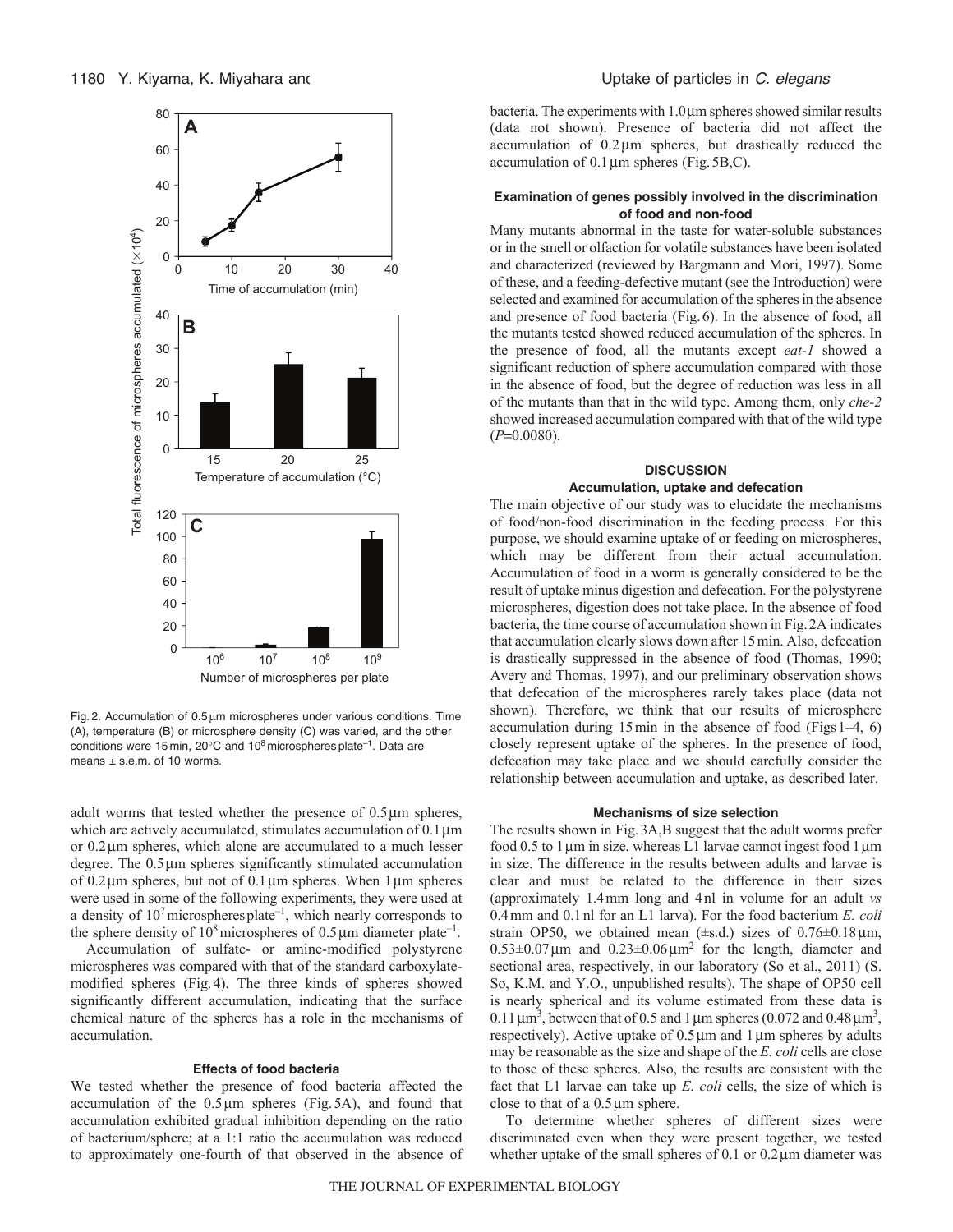



Fig. 3. Effect of the size of microspheres on accumulation. (A,B) Accumulation of microspheres of various sizes by an adult worm (A) or an L1 larva (B). (C,D) Effect of the presence of  $0.5 \mu m$  microspheres on the accumulation of  $0.1 \,\mu m$  (C) or  $0.2 \,\mu m$  (D) microspheres. The  $0.5 \mu m$  spheres used in C and D carry a different fluorescence (blue) from the 0.1 or  $0.2 \mu m$  spheres (yellow-green), so that only fluorescence of the latter is measured. Data are means  $\pm$  s.e.m.;  $N=10$  (A,B) and 15 (C,D). *P*-values were obtained from *t*-tests.

stimulated by the presence of  $0.5 \mu m$  spheres that were actively taken up (Fig. 3C,D). For 0.1  $\mu$ m spheres, the presence of 0.5  $\mu$ m spheres did not result in a significant difference in the uptake, whereas it clearly stimulated uptake of  $0.2 \mu m$  spheres. The results indicate that the worms have some difficulty in discriminating  $0.2 \mu$ m spheres from  $0.5 \mu$ m spheres when they are mixed, whereas  $0.2 \mu$ m spheres are taken up less than  $0.1 \mu m$  spheres when they are present alone. Uptake of few  $5 \mu m$  spheres (Fig. 3A) is consistent with the results of studies by Fang-Yen et al. (Fang-Yen et al., 2009), in which virtually no 4.5 µm polystyrene spheres were taken up, and Avery and Horvitz  $(1990)$ , in which less than one  $5 \mu m$  iron particle per worm was taken up under similar conditions (well-fed worms in the absence of food).

The results shown in Fig.3 are mostly novel, although dependence of uptake on the particle size of Fig.3A is partially similar to the data reported by Fang-Yen et al. (Fang-Yen et al., 2009), which were based on the fraction of the worms carrying each of various spheres and not on quantitation of the spheres. However, they distinguished the location of the spheres within a worm and did extensive kinetic studies on uptake and transport, enabling them to reveal the mechanisms, which we have not done.

On the mechanisms of selective uptake and size selection of food, Avery and Shtonda (Avery and Shtonda, 2003) found that the contraction–relaxation cycle of the middle section of the pharynx (isthmus) is delayed relative to that of the anterior section (corpus), and proposed that this delay causes net particle transport. They also proposed that the particles  $(0.8 \mu m)$  latex beads) in the center of the pharyngeal lumen move faster than the fluid on average. Fang-Yen et al. (Fang-Yen et al., 2009) reported that the stoma or buccal cavity at the beginning of the pharynx and the relaxation of the anterior tip of the corpus (metastomal flaps) exclude excessively large particles from entering, and that the latter also works as a valve to prevent food-sized particles from getting out. They also showed radial filtering of food bacteria and polystyrene particles, by which bacteria and particles  $0.5 \mu m$  or larger are restricted to the center of the pharyngeal lumen while  $0.03$  and  $0.1 \mu$ m particles diffuse into peripheral channels of the lumen. A constriction of  $0.1-0.2 \,\mu m$ separating the channels from the central lumen, which was observed in electron micrographs, was proposed to function as the radial filter

(Fang-Yen et al., 2009). Exclusion of most microspheres larger than  $3 \mu m$  in adults and those larger than  $0.5 \mu m$  in L1 larvae in the present study can be explained by the exclusion by the stoma and metastomal flaps described by Fang-Yen et al. (Fang-Yen et al., 2009). Based on these results, the diameter of the stoma of an adult seems to be between 3 and 5  $\mu$ m and that of an L1 larva between 0.5 and 0.75  $\mu$ m. Fang-Yen et al. (Fang-Yen et al., 2009) did not examine the behavior of  $0.2 \mu$ m spheres, and we showed that  $0.2 \mu$ m spheres, as well as  $0.1 \,\mu$ m spheres, were not taken up significantly (Fig. 3A). Based on their radial filtering mechanism, this result suggests that the constriction separating the central lumen and the channels is larger than 0.2μm *in vivo*. It is interesting that even very small L1 larvae do not take up  $0.1$  and  $0.2 \mu m$  spheres. For nematodes, which mostly live in soil, excluding small soil particles may be important. If the explanation for the difference in the behavior of  $0.1$  and  $0.2 \mu m$ spheres in the presence of  $0.5 \mu m$  spheres (Fig. 3C,D) is related to this radial filtering mechanism, then  $0.5 \mu m$  particles in the central lumen may form a kind of barrier, preventing the  $0.2 \mu m$  particles



Fig. 4. Accumulation of 1.0 um microspheres carrying each of three different chemical modifications on the surface. The number of each kind of sphere accumulated by a worm was estimated from the fluorescence intensity of a single sphere, which is different among the three kinds of spheres. Direct counting with a bacteria counter and a microscope of the spheres taken by 10 worms after lysis of the worms showed similar results. Data are means ± s.e.m.; *N*15. *P*-values were obtained from *t*-tests.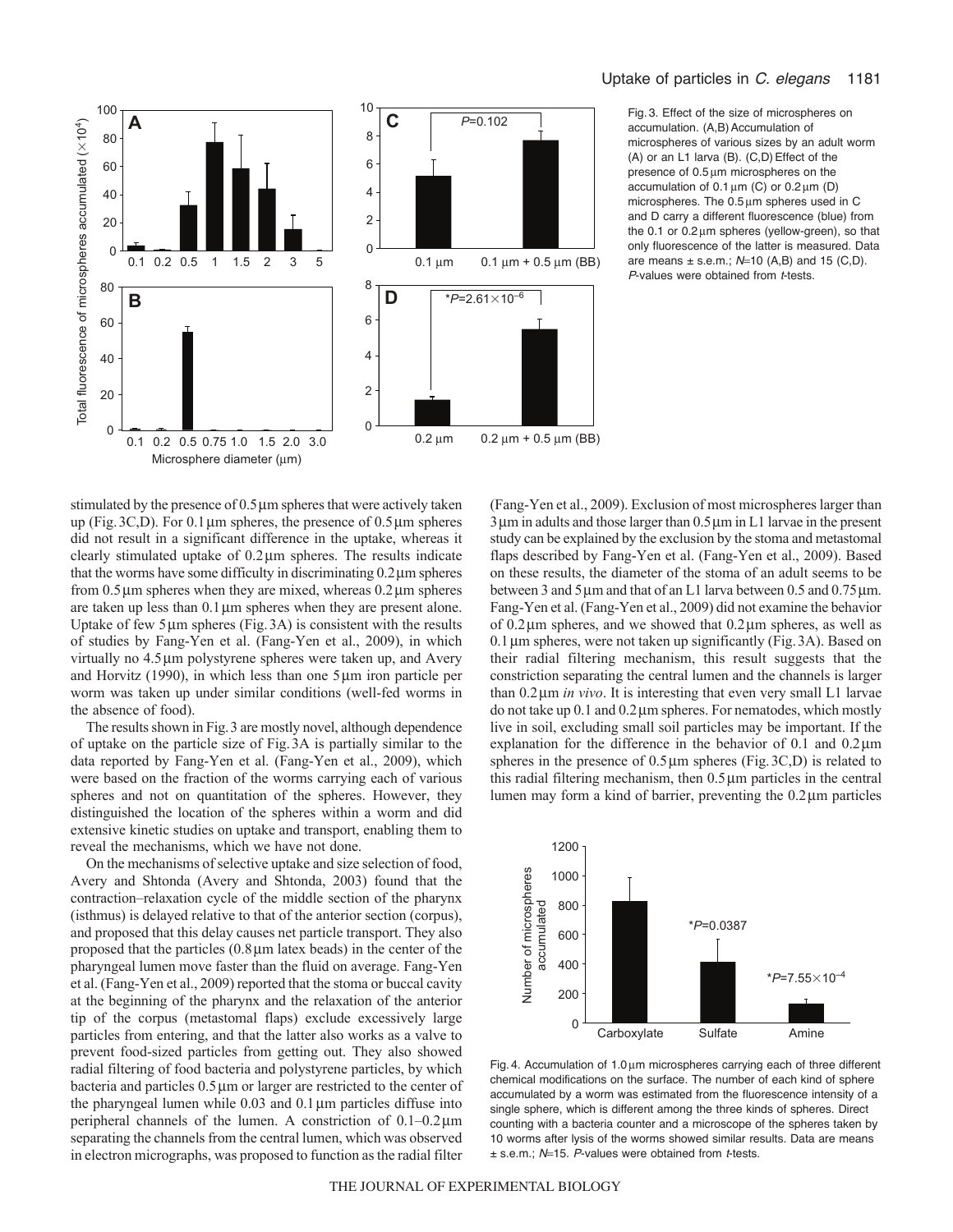

Fig. 5. Effect of the presence of food bacteria (*Escherichia coli*) on the accumulation of  $0.5 \mu m$  (A),  $0.2 \mu m$  (B) or  $0.1 \mu m$  (C) microspheres. In A, E. *coli* cells were added at the indicated ratio to 10<sup>8</sup> microspheres. In B and C, 0.1 ml of the 1/200 diluted microspheres ( $>10^8$  spheres) and 10<sup>8</sup> *E. coli* cells were used. Data are means ± s.e.m.;  $N=10$  (A) and 15 (B,C). Pvalues were obtained from *t*-tests.

from diffusing freely into the peripheral channels, but preventing diffusion only slightly for the smaller  $0.1 \,\mu m$  spheres.

### **Chemical discrimination**

The results shown in Fig.4 suggest that chemical modification on the surface of the spheres affects their uptake. Reduction in the accumulation of 0.5µm spheres by the presence of *E. coli* cells (Fig.5A) indicates that *E. coli* cells are moderately selected for accumulation against the carboxylate polystyrene spheres of a similar size. This result suggests that chemical discrimination occurs based on the nature of the surfaces in the uptake. Alternatively, chemical stimulation in the uptake may not have actually occurred, instead, stimulation of defecation by the presence of food may have led to the present results. We think that the effects of *E. coli* cells on the accumulation of  $0.2$  and  $0.1 \mu$ m spheres (Fig. 5B,C) favor the former possibility because, if *E. coli* cells significantly stimulate defecation of spheres, the accumulation of both 0.1 and  $0.2 \mu$ m spheres is likely to be affected similarly. Also, the results shown in Fig.5B,C differ from the effects of  $0.5 \mu m$  spheres shown in Fig. 3C,D, and must be related to a difference in the chemical nature of the bacteria and the spheres. An explanation for this may be that  $0.1 \mu m$  spheres are easier to be excluded from uptake in the presence of *E. coli* cells based both on physical and chemical selection, whereas uptake of  $0.2 \mu$ m spheres is stimulated physically by the addition of  $0.5 \mu$ m



Fig. 6. Effect of each of several mutations on the accumulation of 0.5 um microspheres. Accumulation was assayed with or without the same number of *E. coli* cells. Data are means  $\pm$  s.e.m.; *N*=10. The fraction given for each pair of bars represents the ratio of the value with food to that without food. *P*-values were obtained from *t*-tests.

spheres (Fig.3D) and is compensated by a possible reduction based on chemical discrimination.

## **Genes possibly involved in the discrimination of food**

All the mutations tested reduced accumulation of the spheres in the absence of food (Fig.6), suggesting that the corresponding genes function in the uptake of the spheres. In the presence of food, accumulation of the spheres was further reduced in all the mutants except *eat-1*, but the rate of reduction was significantly lower than that in the wild-type N2. Among the mutants tested, only the *che-2* mutant showed a significant difference (increase) in the uptake of the spheres in the presence of food from that of the wild type, suggesting a unique and important role of the *che-2* gene in the negative discrimination of the spheres from food. Because the common function of the *che-2*, *tax-2*, *odr-1* and *odr-3* genes is the chemical sense (taste or olfaction) and because no abnormal phenotypes in pumping rate or defecation are reported (WormBase, www.wormbase.org), we suggest that they function to distinguish chemically between the spheres and the food bacteria in the uptake. The *che-2* mutant is defective in chemotaxis to water-soluble substances (taste) and in the structure of sensory cilia, and the gene is known to encode a WD40 repeat protein (Fujiwara et al., 1999). The *tax-2* mutant is defective in chemotaxis and thermotaxis, and the gene encodes a  $\beta$ -subunit of the cyclic nucleotide-gated ion channel expressed in sensory neurons (Coburn et al., 1996; Komatsu et al., 1996). The *odr-1* and *odr-3* mutants are defective in chemotaxis to volatile substances (olfaction), and the genes encode a guanylyl cyclase and an  $\alpha$ -subunit of a tripartite G-protein complex, respectively (Bargmann et al., 1993; L'Etoile and Bargmann, 2000; Roayaie et al., 1998). The *eat-1* mutant showed the lowest uptake of the spheres among the mutants tested in the absence of food (Fig.6), and the uptake changed little in the presence of food, suggesting that the *eat-1* gene has an important role both in the uptake and discrimination of food. The *eat-1* mutant is known to be severely defective in food uptake and to show irregular pharyngeal pumping and sluggish movement (Avery, 1993). The *eat-1* gene encodes an Alp-Enigma family protein (McKeown and Beckerle, 2001).

In conclusion, our results form a basis to elucidate the mechanisms of discrimination between food and non-food in the nematode. Further studies will be needed to understand more detailed mechanisms in the future.